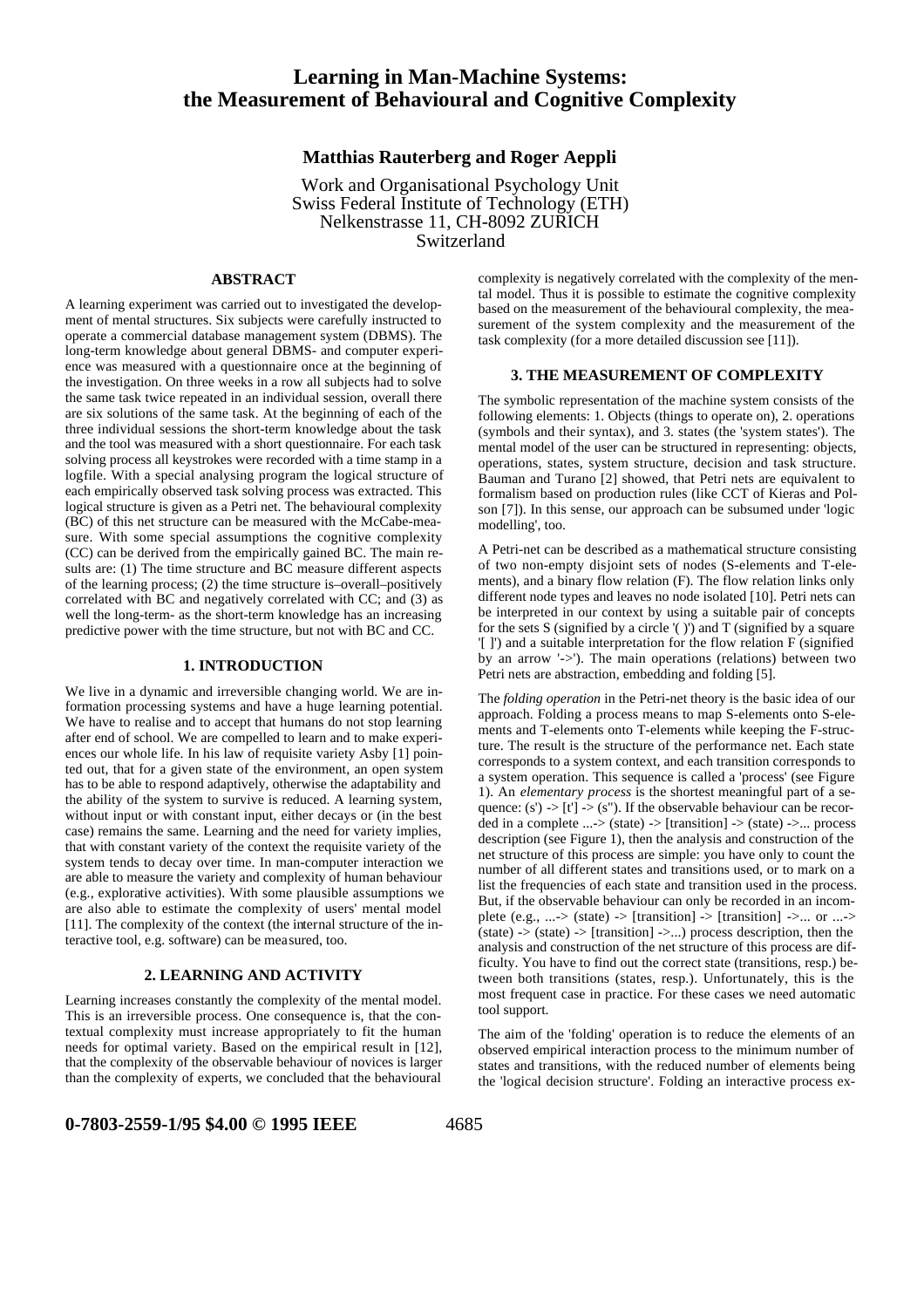tracts the embedded net structure and neglects the information of the amount of repetition and of the sequential order ('time structure').



Figure 1. Part of the interactive behaviour of an expert with a relational database system. The whole process of this example is based on 12 transitions and 12+1=13 states. The number on the right side is the 'time per key' in seconds.

A simple pattern matching algorithm looks for all 'elementary processes' in the sequence (cf. [12]). A composition algorithm (the folding operation) is now able to build up the Petri net combining all elementary processes. The result of a folding operation of our example sequence (see Figure 1) is the Petri net given in Figure 2. This special net with four different states and nine different transitions is the minimal net structure to reproduce the process given in Figure 1 (for a more detailed discussion see [14]). Measurable features of the behavioural process are: number of states and transitions totally used, number of different states and different transitions used, planning time per state and transition, etc. These measurements can be easily done based on a protocol of the user's behaviour automatically recorded by an interactive software program (the dialog system) in a 'logfile'.

To measure complexity we use the Ccycle metrics of McCabe [8]. With Ccycle we have a useful quantitative metric to measure complexity. We are discussing the advantages and disadvantages of four different quantitative metrics in the context of an empirical investigation elsewhere (see [11]). The complexity measured with Ccycle is defined by the difference of the total number of connections (T: transition) and the total number of states (S: state). The parameter P is a constant to correct the result of Formula 1 in the case of a sequence  $(T - S = -1)$ ; the value of P in our context is 1.

$$
Ccycle = T - S + P \qquad \text{with } T \ge (S-1) \tag{1}
$$

The measure Ccycle of the example in Figure 2 is six  $[9 - 4 + 1 =$ 6]. But, what could this number mean? McCabe [8] interprets Ccycle as the *number of linear independent paths* through the net. Other interpretations of Ccycle are *number of holes* in a net or *number of alternative decisions* carried out by the users.

Observing the interactive behaviour of people solving a specific problem or task is our basis for estimating 'cognitive complexity (CC)'. The cognitive structures of users are not direct observable, so we need a method and a theory to use the observable behaviour as one parameter to estimate CC. A second parameter is a description of the action or problem solving space itself. The third parameter is an 'objective' measure of the task or problem structure.



Figure 2. The 'folded' Petri net of our example in Figure 1.

We call the complexity of the observable behaviour the 'behavioural complexity (BC)'. This behavioural complexity can be estimated by analysing the recorded concrete task solving process, which leads to an appropriate task solving solution. The complexity of a given tool (e.g. an interactive system) we call 'system complexity (SC)'. The last parameter we need is an estimation of the 'task complexity (TC)'. The necessary task solving knowledge for a given task is constant. This knowledge embedded in the cognitive structure (CC) can be observed and measured with BC. If the cognitive structure is too simple, then the concrete task solving process must be filled up with a lot of heuristics or trial and error strategies. Learning how to solve a specific task with a given system means that BC decreases (to a minimum = TC) and CC increases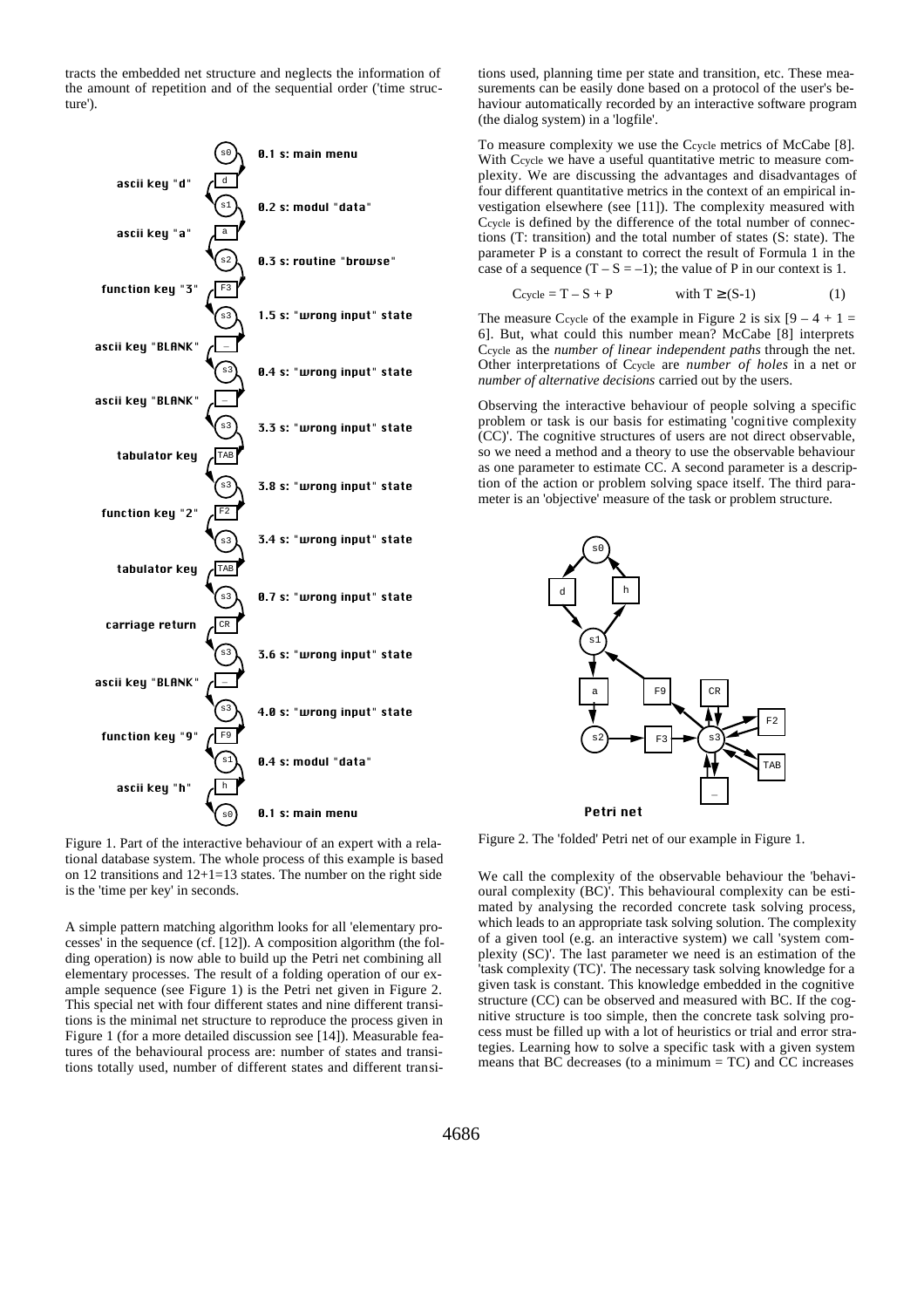(to a maximum  $=$  SC). We assume, that the difference (BC–TC) is equal to the difference (SC–CC).

To solve a task, a person needs knowledge about the dialogue structure of the interactive software (measured by SC) and about the task structure (measured by TC). SC is an upper limit for TC (SC≥TC); this means, that the system structure constrains the complexity of the observable task solving space. Now we can state with the constraints (BC≥TC) and (SC≥CC), that:

$$
BC - TC = SC - CC \tag{2}
$$

To get CC we transform this Formula 2 in Formula 3:

$$
CC = SC + TC - BC \tag{3}
$$

The parameters SC and TC can be estimated either in a theoretical or in an empirical way. The parameter SC is given by the concrete system structure, so we have to apply a given complexity measure to this system structure (theoretical way). The empirical way to estimate SC is to take the *maximum* of all observed BCs per task. To calculate TC, all a priori descriptions of task structures are usable (theoretical way). If we have empirical data of different task solving processes of different persons, then we can estimate TC using the *minimum* per task of all observed BCs. Given a sample of different complete task solving processes, the best approximation for TC seems to be the minimal solution regarding a specific complexity measurement. One plausible consequence of this assumption is that CC is equal to SC in the case of 'best solution' (TC= BC). This is the approach we are presenting here.

## **4. A LEARNING EXPERIMENT**

#### **Subjects**

Six users (6 men; average age of  $25 \pm 3$  years) had to solve one task in two different versions on three weeks in a row with exactly seven days between each of the three task solving sessions.

### **Tasks**

The dialog system of a commercial database management system (DBMS) with a character-oriented user-interface (CUI) and a hierarchical menu structure was the test system (for a detailed description see [13]). To solve the task, a list must be generated with four different data fields that have to be interactively selected. One data field must be calculated with a set of predefined calculation instructions stored in a disk-file. This list must be outputted to the screen and to the printer. The difference between task-1 and task-1' was only on the formulation level of the instruction, but on the structural level all six tasks were identically.

#### **Procedure**

The duration of the actual task solving session was about 15 minutes. At the first session each user had to fill out a questionnaire about his/her general computer experiences and his/her specific experiences with DBMS's and CUI's. Each user was carefully instructed to operate the DBMS, especially to solve the test task  $(23 \pm 4)$ min of instruction time). At the beginning of each task solving session a short questionnaire about the correct task solving process must be answered. During the task solving session each keystroke with a time stamp was recorded in a logfile. Each user needed  $68 \pm$ 12 minutes for the whole experiment (each session was carried out as follows: two similar tasks, non speed condition, individual sessions, session no. = week no.).

#### **Measures**

We measured three different aspects: (1) once the general experience with computer and DBMS (the long-term knowledge), (2) three times the actual knowledge about the task and the tool (the short-term knowledge per week), and (3) six times the task solving time and BC (performance measures per task).

**Long-term knowledge**: The questionnaire to measure the general computer and DBMS experience consists of twelve single questions. For each question the user has to estimate the number of hours spending on the asked topic in his/her life.

**Short-term knowledge**: The questionnaire to measure the actual knowledge about the task-tool mapping consists of three lists with 24 DBMS-functions. The user has to solve three sub-tasks by numbering all appropriate functions in the correct sequential order. The correspondence of the answered sequence with the correct solution was calculated with a *similarity ratio* (range 0…1; see [14]).

**Complexity**: Based on the logfiles we could measure BC with our analysing tool AMME (cf. [12]). To estimate CC (see Formula 3) we have to determine SC and TC. SC can be estimated as the maximum of all observed BC's (e.g.,  $SC = 28$ ). TC can be estimated as the minimum of all observed BC's (e.g.,  $TC = 22$ ; see Figure 4).

#### **Results of the analysis of variances**

**Long-term knowledge**: On average 2698 ± 2534 hrs of general experience with computer technology was measured (including 274  $\pm$  601 hrs of DBMS experience, and 1693  $\pm$  2112 hrs CUI experience). The product moment correlation between DBMS experience and general experience is  $r = .43$  ( $p \le 0.42$ , N=6), and between CUI experience and general experience is  $r = .85$  ( $p \le 0.03$ , N=6).

**Short-term knowledge**: The similarity ratio as a measure of the actual knowledge about the task-tool mapping ('task tool knowledge') was neither significantly different between the three weeks  $(\text{meanweek-1} = 0.89 \pm 0.13, \text{mean week-2} = 0.84 \pm 0.16, \text{meanweek-3} =$  $0.82 \pm 0.22$ , F(2,15) = 0.39, p es.685), nor between the three subtasks (meansubtask-A =  $0.85 \pm 0.16$ , meansubtask-B =  $0.80 \pm 0.18$ , meansubtask-C =  $0.90 \pm 0.17$ , F(1,30) = 2.40, p extlements. No significant interaction term exists  $(F(4,30) = 0.35, p \le 840)$ .

**Task solving time**: The difference of the task solving time between task-1 and task-1' is significant (meantask-1=  $9.5 \pm 3.8$  min, meantask-1'=  $5.2 \pm 0.9$  min,  $F(1,10) = 15.3$ ,  $p \le 0.003$ , see Figure 3).



Figure 3. The Box plot of the average task solving time.

There is also a significant difference of the task solving time between the three weeks (meanweek-1=  $8.6 \pm 4.7$  min, meanweek-2= 7.2  $\pm$  2.9 min, meanweek-3= 6.3  $\pm$  2.0 min, F(2,20) = 3.6, p $\leq$ .045).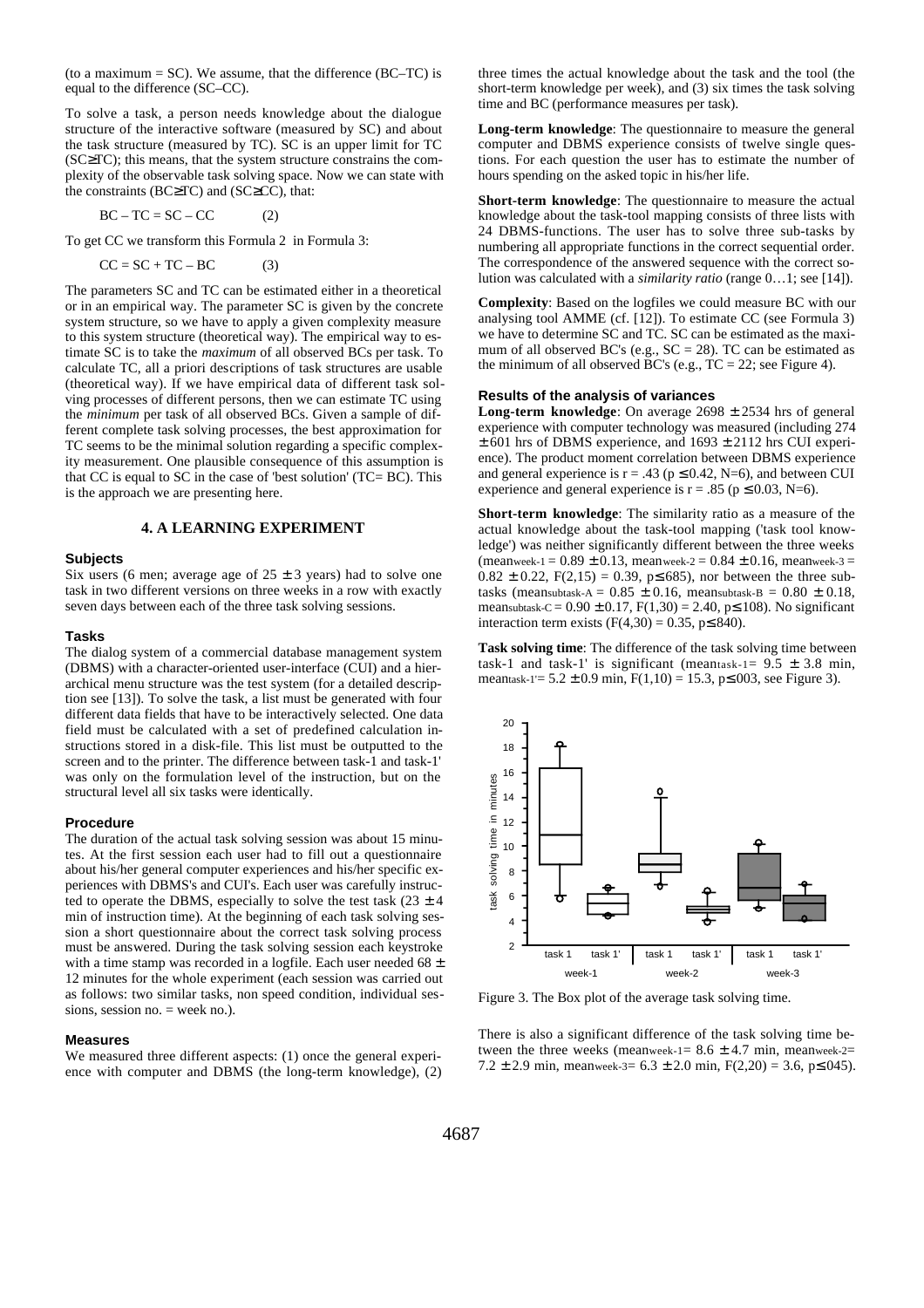The interaction term is nearly significant ( $F(2,20) = 3.2$ ,  $p \le 0.061$ ; see Figure 3). The decline of the task solving time for task-1 over the three weeks corresponds to the well-known learning curve (see [6]). But the nearly significant interaction term can be interpreted as if all users learned the correct solution already for task-1' in the first session.

**Behavioural complexity BC**: The difference of BC between task-1 and task-1' is significant (meantask-1=  $24.3 \pm 1.7$ , meantask-1'= 22.6 ± 1.4,  $F(1,10) = 12.7$ , p $\leq 0.005$ ; see Figure 4). All other differences are not significant (see Figure 4). Except one, all users had already a BC of 23 in task-1' of the first session. This result corresponds with the result of the task solving time. All users reached their minimum of  $BC = 22$  in task-1' of the second session. It is important to note that from that moment the variance disappears.



Figure 4. The Box plot of the average behavioural complexity BC.

**Cognitive complexity CC:** CC is exactly with  $r = -1.0$  negatively correlated with BC. Therefore, only the difference of CC between task-1 and task-1' is significant, too (meantask-1=  $25.7 \pm 1.7$ , meantask-1'= 27.4 ± 1.4,  $F(1,10) = 12.7$ , p $\leq 0.005$ ). All other differences are not significant (see Figure 5). All users reached their maximum of  $CC = 28$  in task-1' of the second week (see Figure 5).



Figure 5. The Box plot of the average cognitive complexity CC.

## **Results of the correlation analysis**

To estimate the influence of the general experience on the learning process, and to observe the development process of the actual tasktool mapping all relevant product moment correlations are calculated and presented in Figure 6 to Figure 9.

In the first session ('1. week') the normally positive correlation between timetask-1 and BCtask-1 ( $r = +0.69$  in Figure 6;  $r = \pm 0.87$  in Figure 7, and  $r = +0.80$  in Figure 8) changes to a negative correlation between timetask-1' and BCtask-1' ( $r = -0.48$ , see Figure 6). This result is caused by one user with the most DBMS experience who produced the most complex net (BC=28) in the shortest time (4.5 min).



**[r** ≥ ± **.81 with p** ≤ **0.05 significance level]**

Figure 6. Diagram with all relevant product moment correlation's r between long-term (general experience) and short-term knowledge (task-tool) and both measures 'time' and 'BC' of the first week.



Figure 7. Diagram with all relevant product moment correlation's r between long-term (general experience) and short-term knowledge (task-tool) and both measures 'time' and 'BC' of the second week.

If we compare the correlation pattern of week-1 (cf. Figure 6) with the correlation pattern of week-2 (cf. Figure 7) and week-3 (cf. Figure 8) then we can observe a qualitative change from a positive to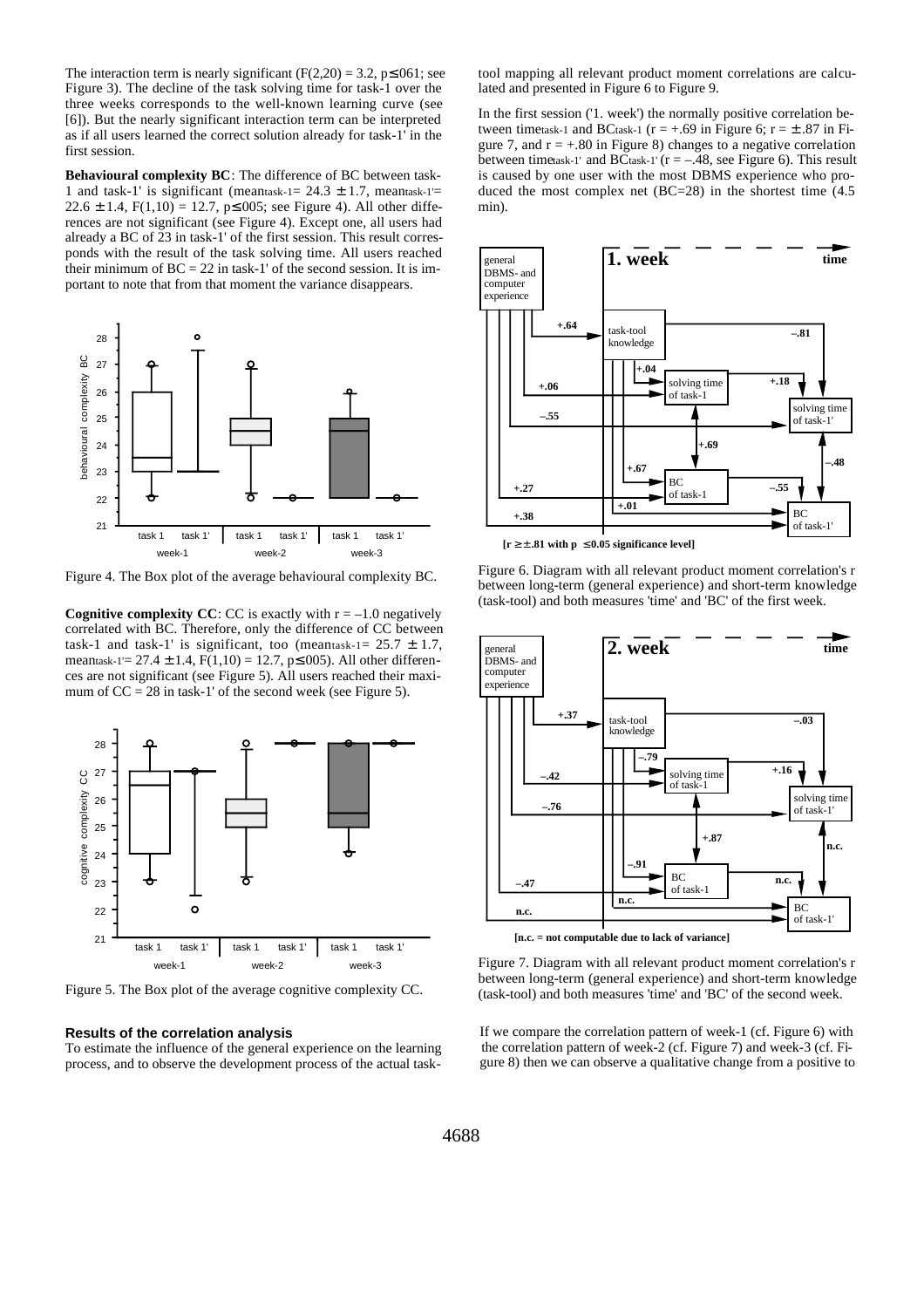a negative correlation of the long-term and of the short-term knowledge with BC (see also Figure 9). We interpret this result as exploratory behaviour during the first session: the more knowledge, the greater the tendency to explore. This interpretation is congruent with the result of the most experienced DBMS user discussed in the last paragraph. Due to lack of variance for week-2 and week-3 the correlation between BCtask-1' and the other measures can not be computed.



Figure 8. Diagram with all relevant product moment correlation's r between long-term (general experience) and short-term knowledge (task-tool) and both measures 'time' and 'BC' of the third week.



Figure 9. Diagram with all relevant product moment correlation's r between long-term (general experience) and short-term knowledge (task-tool) and both measures 'time' and 'BC' for all three weeks.

To get an overview over the development of the different influences of long- and short-term knowledge on task solving time and BC, we calculated all relevant correlations (collapsing task-1 and task-1'; see Figure 9). The influence of long-term knowledge on task time is increasing from week to week ( $r = -0.02$  week $1x1, -0.28$ ) week1x2, and –.56 week1x3; see Figure 9).

A very similar effect can be observed for the influence of the shortterm knowledge about the task-tool mapping on task solving time  $(r = -.06$  week $1x1, -.35$  week $2x2$ , and  $-.49$  week $3x3$ ; see Figure 9). The measurement of the short-term knowledge about the task-tool mapping shows a high retest reliability (inter-test correlation  $r =$ +.87 week1x2, +.86 week1x3, +.90 week2x3, see Figure 9).

Both–long-term and short-term knowledge–change from a positive to a negative correlation from week-1 to week-2 and week-3. If we assume that BC is a valid measure for the amount of exploratory behaviour, then we can come up with the following plausible interpretation for this result: First, an exploratory behaviour helps the user to learn as much as possible about the system; during this first phase the long- and short-term knowledge enables and guides the exploration. After this first exploration phase the user can produce the minimal solution based on his new knowledge about the system. This interpretation could explain, why the correlation between BC of week-1 and BC of week-2 is zero and increases to a significant correlation between week-2 and week-3 ( $r = -.03$  week1x2, +.63 week2x3, see Figure 9).

## **5. DISCUSSION**

The three main results are: (1) The time structure and BC measure different aspects of the learning process; (2) the time structure is– overall–positively correlated with BC and negatively correlated with CC; and (3) as well the long-term knowledge as the short-term knowledge has an increasing predictive power with the time structure, but not with BC and CC.

First, over the three weeks the time structure of task-1 shows the well-known learning curve ([6], see Figure 3). On the other side, the time structure of task-1' reaches its minimum already in the first session. The logical structure–measured with BC–of task-1 varies around a median of 24 over the three weeks (see Figure 4). Only BC of task-1' shows a remarkable decrease in the first session (BC=23), and reaches its minimum in the second session (BC=22; cf. Figure 4). Our results show that the development of the time structure is different from the development of the logical task structure (cf. Figure 3 and Figure 4). After the first learning trial we can observe a variation in task solving time of the task-1', but not in its complexity. This effect should be investigated further on to test the assumption "that it is rules that change with practice, not the speed of execution of the rules" [3].

Second, at a first glance a positive correlation between task time and BC sounds trivial: of course, the greater BC is, the more task solving time is necessary (see Figure 9). But, if we assume that our assumption to estimate CC is correct, then this positive correlation between task time and BC leads directly to a *negative* correlation of the same size between task solving time and CC! The more a user knows about the system or context, the less time he/she needs to interact with the system. Learning to behave in a complex environment means to increase the efficiency and to decrease the complexity of the interaction process with the context (cf. Figure 10).

This result is in contradiction to the following assumption in the community that works on modelling of user behaviour: The "mental model maps completely to the relevant part of the conceptual model, e.g. the user virtual machine. Unexpected effects and errors point to inconsistency between the mental model and the conceptual model" ([16] p. 258). And a second voice: "… the central assumption … is that the user's mental representation corresponds to that given in instruction" ([4], p. 4). Of course, an adequate mental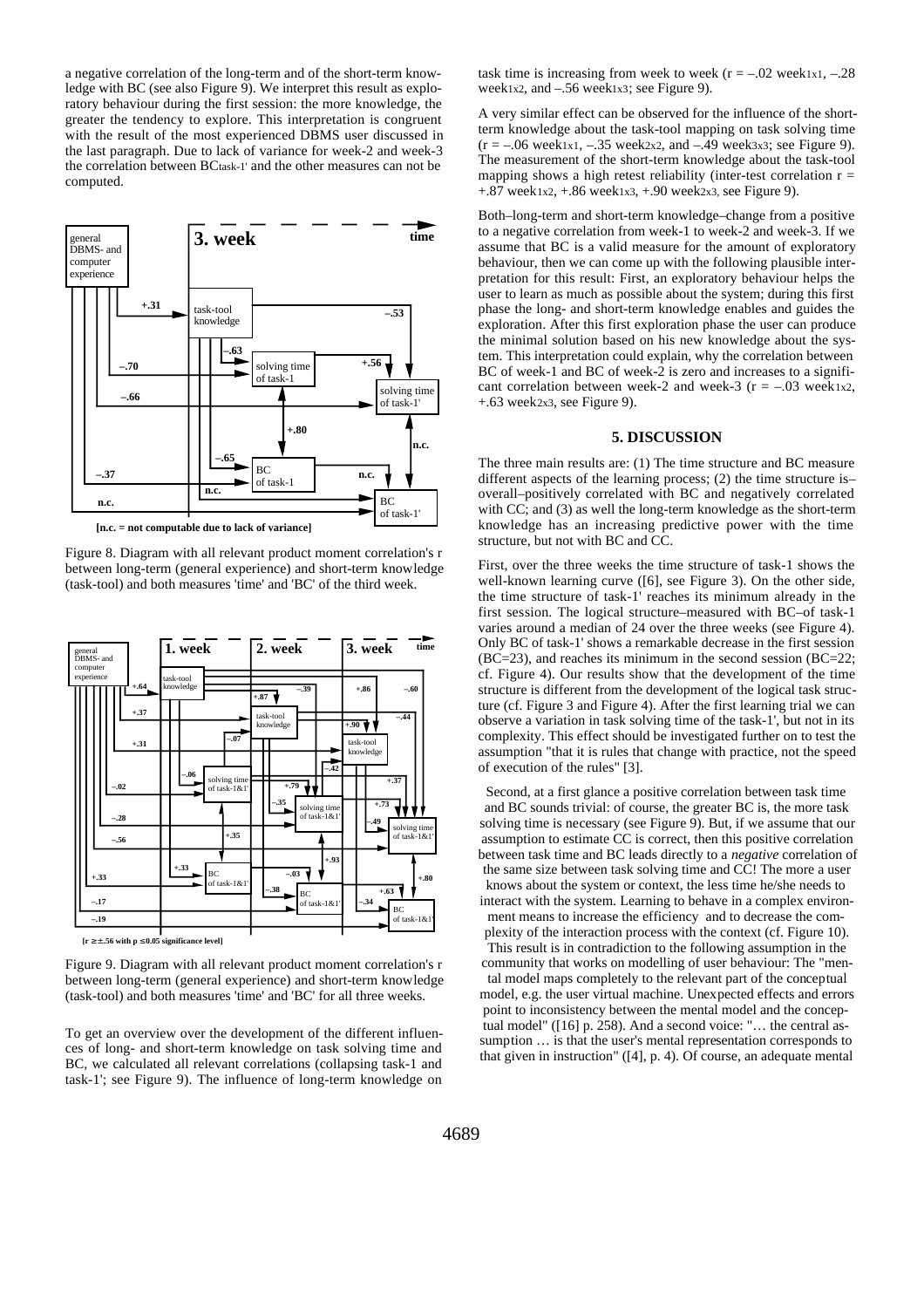model contains all task and tool relevant knowledge, but something in addition. Cognitive complexity is–overall–negatively correlated to behavioural complexity and task efficiency. What is the additional knowledge of? Why is this knowledge not observable in the concrete task solving process? We assume–and there is some empirical evidence (see [15])–that these additional parts of our memory consist of knowledge about unsuccessful behaviour (e.g. faults, errors, etc.). One advantage of our approach is that we do not differentiate between errors and correct task solving behaviour. All kinds of observable actions (e.g. errors and mistakes) are included in our analysis and measured with BC.



Figure 10. A schematic overview about knowledge acquisition and 'behavioural complexity'.

Third, in the first learning trial (task-1) of the first session the *positive* correlation between long- and short-term knowledge on one side and BC on the other side can be interpreted as an exploratory phase guide by prior experience (see [9]). After this exploratory phase the behaviour changes to an optimisation activity: looking for an optimal task solving procedure. In this sense we can understand the increasing predictive power of long- and short-term knowledge on task solving time of week-2 and week-3.

#### **6. CONCLUSION**

Three important conclusions can be drawn: (1) Our assumption–that 'learning how to solve a specific task with a given system means that behavioural complexity (BC) decreases and cognitive complexity (CC) increases'–seems to be correct. (2) After an exploratory phase all users reached the correct and minimal task solution (minimum of  $BC = 22$ , see Figure 4), and the variance between users disappeared. Furthermore, (3) we can conclude from the empirical results that we must discriminate between the *time structure* [6] and the *logical structure* [14] of a task. The time structure can be measured with the task solving time. The logical structure of a task can be extracted with the special analysing tool AMME [12], and the complexity of this logical structure can be measured with the Mc-Cabe-measure (BC) [8]. At week-2 all users learned completely the logical task structure (minimum of BC, no variance, see Figure 4) although the task solving time decreases further on. Learning the time structure means to accelerate the task solving process. One psychological interpretation of the acceleration of the time structure seems to be–if the correct task solving sequence was learned–that self-confidence grows and comes strong in doing the right things at the right time.

#### **ACKNOWLEDGEMENTS**

We gratefully acknowledge the great support in developing the different programs by<br>Jens Hofmann, Jack Rudnik and Martin Roth. The preparation of this paper was<br>supported by the German Minister of State for Research and Te 01 HK 706-0 as part of the BOSS "User oriented Software Development and Interface Design" research project.

### **REFERENCES**

[1] R.W. Ashby, "Requisite variety and its implications for the control of complex systems", *Cybernetica*, Vol. 1, No. 2, 1958, pp. 1- 17.

[2] R. Bauman and T.A. Turano, "Production based language simulation of Petri nets", *Simulation*, Vol. 47, 1986, pp. 191-198.

[3] S. Bovair, D. Kieras and P.G. Polson, "The acquisition and performance of text-editing skill: a cognitive complexity analysis", *Human-Computer Interaction,* Vol. 5, 1990, pp. 1-48.

[4] E. Churchill, "The formation of mental models: are 'device instructions' the source?", in: G.C. van der Veer, M.J. Tauber, S. Bagnara and A. Antalovits, Eds., *Human-Computer Interaction: Tasks and Organisation* (CUD, Roma, 1992, pp. 3-16).

[5] H.J. Genrich, K. Lautenbach and P. S. Thiagarajan, "Elements of general net theory", *Lecture Notes in Computer Science*, Vol. 84, 1980, pp. 21-163.

[6] S.L. Johnson, "Using mathematical models of the learning curve in training system design", in: *Proceedings of the Human Factors Society 29th Annual Meeting*, Vol. II, 1985, pp. 735-739.

[7] D.E. Kieras and P.G. Polson, "An approach to the formal analysis of user complexity", *International Journal of Man-Machine Studies*, Vol. 22, 1985, pp. 365-394.

[8] T. McCabe, "A complexity measure", *IEEE Transactions on Software Engineering*, Vol. SE-2, 1976, pp. 308-320.

[9] H. van Oostendorp and B. J. Walbeehm, "Towards modelling exploratory learning in the context of direct manipulation interfaces", *Interacting with Computers*, Vol. 7, No. 1, 1995, pp. 3-24.

[10] C.A. Petri, "Introduction to general net theory", *Lecture Notes in Computer Science*, Vol. 84, 1980, pp. 1-19.

[11] M. Rauterberg, "A method of a quantitative measurement of cognitive complexity", in: G.C. van der Veer, M.J. Tauber, S. Bagnara and A. Antalovits, Eds., *Human-Computer Interaction: Tasks and Organisation* (CUD, Roma, 1992, pp. 295-307).

[12] M. Rauterberg, "AMME: an automatic mental model evaluation to analyze user behaviour traced in a finite, discrete state space", *Ergonomics,* Vol. 36, No. 11, 1993, pp. 1369-1380.

[13] M. Rauterberg, "An empirical comparison of menu-selection (CUI) and desktop (GUI) computer programs carried out by beginners and experts", *Behaviour and Information Technology*, Vol. 11, No. 4, 1992, pp. 227-236.

[14] M. Rauterberg, "From novice to expert decision behaviour: a qualitative modelling approach with Petri nets", in: *Proceedings of 6th International Conference on Human-Computer Interaction - HCI'95* in Yokohama (J), July 9-14, 1995 (in press).

[15] M. Rauterberg, "About faults, errors, and other dangerous things", in: *Proceedings of the Symposium on Human Interaction with Complex Systems* in Greensboro (USA), Sept. 17-20, 1995 (in press).

[16] G. Van der Veer, S. Guest, P. Haselager, P. Innocent, E. Mc-Daid, L. Oesterreicher, M. Tauber, U. Vos & Y. Waern, "Desiging for the mental model: an interdisziplinary approach to the definition of a user interface for electronic mail systems", in: D. Ackermann and M. Tauber (Eds.) *Mental Models and Human-Computer Interaction 1* (North-Holland, Amsterdam, 1990, pp. 253-288).